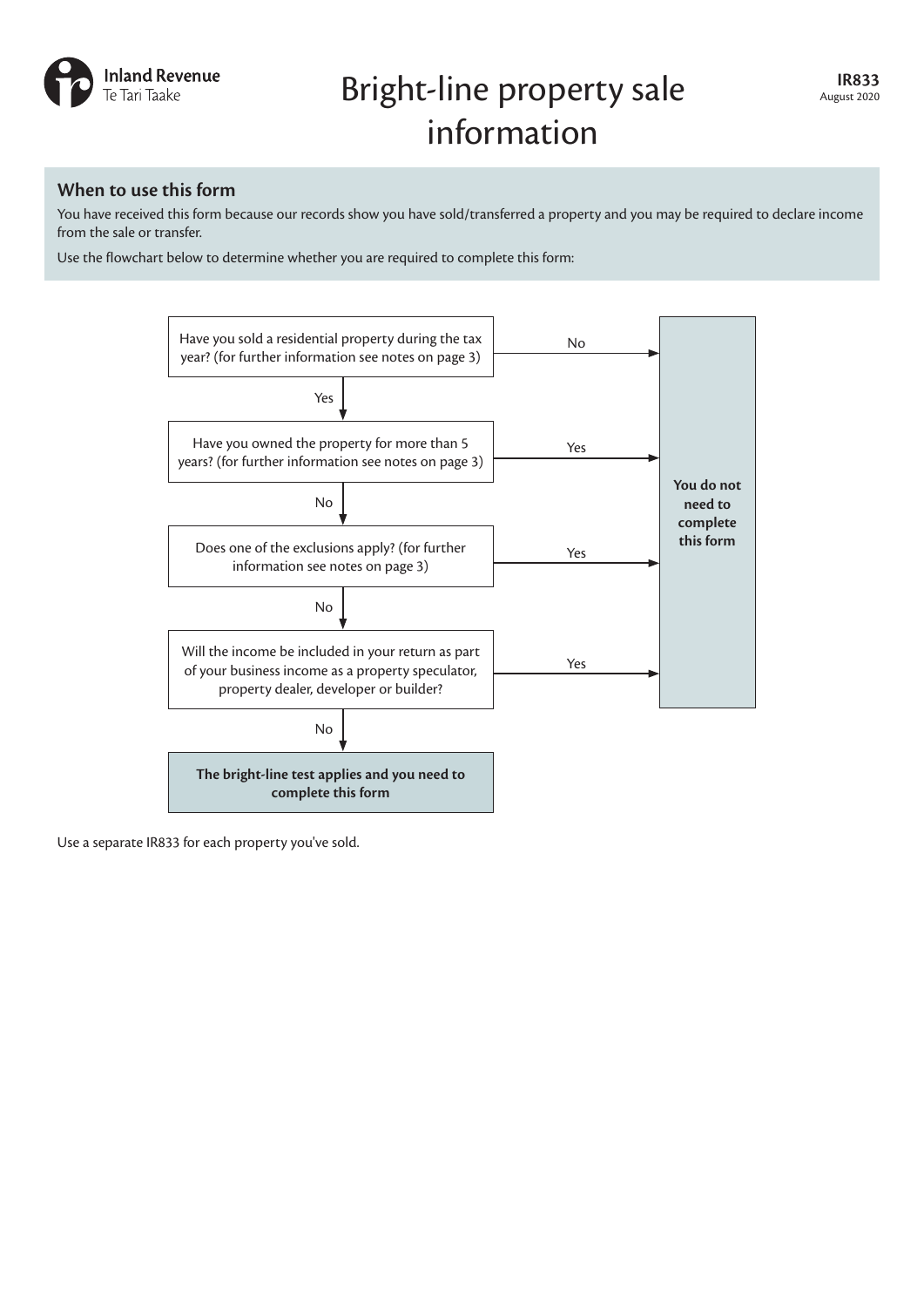

# **IR833** Bright-line property sale August 2020 information

| Follow the flowchart to check if you need to fill out this form. Refer to the notes on the following pages to help you complete the form.                                                                                                                                                                                                                            |                                                                                  |  |
|----------------------------------------------------------------------------------------------------------------------------------------------------------------------------------------------------------------------------------------------------------------------------------------------------------------------------------------------------------------------|----------------------------------------------------------------------------------|--|
| Tax year ending                                                                                                                                                                                                                                                                                                                                                      |                                                                                  |  |
| Your name                                                                                                                                                                                                                                                                                                                                                            | <b>IRD</b> number                                                                |  |
| <b>Bright-line test</b><br>Is this property sale subject to the bright-line test?                                                                                                                                                                                                                                                                                    | Ð<br>Yes<br>No (You do not need to complete this form)                           |  |
| Property title number<br>$\overline{2}$                                                                                                                                                                                                                                                                                                                              | You'll find this information on the land title as the Identifier. E.g. NA87A/809 |  |
| $\mathbf{3}$<br><b>Property address</b>                                                                                                                                                                                                                                                                                                                              |                                                                                  |  |
| Date of purchase/acquisition                                                                                                                                                                                                                                                                                                                                         | Month<br>Year<br>Day                                                             |  |
| Date of sale/disposal of property                                                                                                                                                                                                                                                                                                                                    | Month<br>Day<br>Year                                                             |  |
| To determine which dates to use, refer to the notes on page 3.                                                                                                                                                                                                                                                                                                       |                                                                                  |  |
| Property sale income<br>The total price you sold the property for before deducting any expenses.                                                                                                                                                                                                                                                                     | Sale price                                                                       |  |
| <b>Expenses</b><br>Purchase price<br>Deductible expenses                                                                                                                                                                                                                                                                                                             | \$                                                                               |  |
|                                                                                                                                                                                                                                                                                                                                                                      | <b>Total costs</b><br>Add Boxes 7 and 8.                                         |  |
| Net profit (loss)<br>Subtract Box 9 from Box 6 and print in Box 10. Use a negative sign if a loss, eg, -1234.56                                                                                                                                                                                                                                                      |                                                                                  |  |
| Percentage of property ownership<br>$\overline{11}$                                                                                                                                                                                                                                                                                                                  | $\%$                                                                             |  |
| If the property is owned by more than one person, enter the percentage of the property owned by you or the organisation. For example, if the<br>property was purchased by you and your partner as an investment property, and you own half of it, the percentage will be 50%. If you do not<br>share ownership of the property, copy the amount in Box 10 to Box 12. |                                                                                  |  |
| Your share of net profit (loss)<br>Your share of net profit (loss) from your property sale. If you share ownership of the property, calculate this by multiplying the total net profit<br>(Box 10) by the percentage of property ownership (Box 11).                                                                                                                 |                                                                                  |  |
| Ş<br>Add the figure from Box 12 to the residential income box in your tax return. Do not include the loss in your return if it is a bright-line loss.                                                                                                                                                                                                                |                                                                                  |  |
| Take a copy for your records and send this page with your income tax return, alternatively you can complete this form in myIR as part of<br>your tax return.                                                                                                                                                                                                         |                                                                                  |  |
|                                                                                                                                                                                                                                                                                                                                                                      | <b>RESET FORM</b>                                                                |  |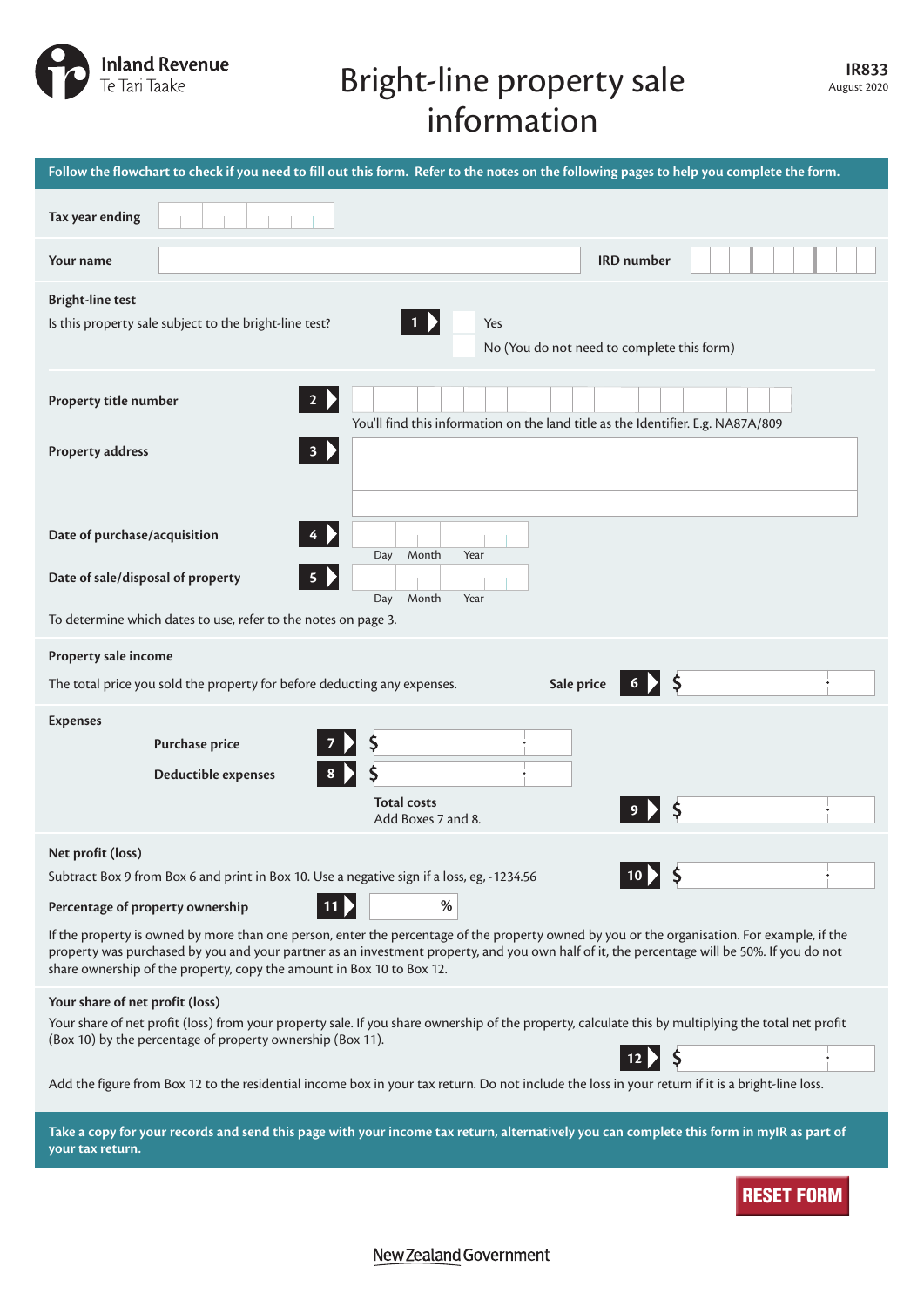# **Bright-line test for residential property**

Residential property includes land:

- with a house on it
- the owner will build a house on at some stage, or
- the owner may one day build a house on.

Under the bright-line test a sale of residential property is taxable in certain circumstances, regardless of your intentions when you acquired it. This includes:

- properties bought/acquired on or after 1 October 2015 through to 28 March 2018 inclusive, which have subsequently been sold/ disposed of within two years, and
- properties bought/acquired on or after 29 March 2018 which have subsequently been sold/disposed of within five years.

If the bright-line test applies to your property transaction, and none of the exclusions apply, then you will have to pay tax on any profit you've made on the sale or disposal of the property.

# **Exclusions**

For individuals and trusts (in limited circumstances), there are specific exclusions to the bright-line test. These are:

**Main home** - If you are selling a property you need to decide if it's your main home. You can only have 1 main home. It is the property you have the greatest connection to.

You can use the main home exclusion if the following 2 situations apply:

- you have used a property as your main home for more than 50% of the time you've owned it, and
- you have used more than 50% of the property's area (including your backyard, gardens and garage).

**Main home held in a trust** - a sale/disposal by a trustee where the property was the main home of the principal settlor of the trust (or the principal settlor does not have a main home) and it was the main home of a beneficiary of the trust.

**Inherited property** - a transfer of property to an executor or administrator, followed by the transfer to an individual beneficiary, and the sale of the property by the beneficiary.

#### **Note:**

The main home exclusion does not apply if it has been used two or more times in the previous two years.

# **Relevant dates for property sales subject to the bright-line test (Boxes 4 and 5)**

If you have ticked that the sale or disposal of the property is taxable under the bright-line test, use the dates in the table below.

| Type of purchase/acquisition                                                                                                                                     | Date to use                                                                                        |
|------------------------------------------------------------------------------------------------------------------------------------------------------------------|----------------------------------------------------------------------------------------------------|
| Purchase of property                                                                                                                                             | Registration date (date the property transfer was registered with<br>Land Information New Zealand) |
| Purchase of property where no registration occurs prior to the<br>bright-line sale/disposal date                                                                 | Latest date that you acquired an interest in the property<br>e.g. date of contract                 |
| Sale "off the plan" where there is no title for the land                                                                                                         | Date of agreement for sale and purchase                                                            |
| Acquiring property by way of subdivision of property where<br>registration of the undivided property has occurred prior to the<br>bright-line sale/disposal date | The original date of registration for the undivided property                                       |
| Acquiring property by way of subdivision of property where no<br>registration occurs prior to the bright-line sale/disposal date                                 | The latest date you acquired an interest in the undivided land<br>e.g. date of contract            |
| Type of sale/disposal                                                                                                                                            | Date to use                                                                                        |
| Sale, transfer or disposal of property under an agreement                                                                                                        | Date you entered into an agreement for sale, transfer or disposal                                  |
| Gifting of property                                                                                                                                              | Date the gift was made                                                                             |
| Compulsory acquisition of property by the Crown, a local<br>authority or a public authority                                                                      | Date of compulsory acquisition                                                                     |
| Mortgagee sale                                                                                                                                                   | Date the property is disposed of by or for the mortgagee as a<br>result of the mortgagor's default |
| Disposals not covered above                                                                                                                                      | Date you disposed of the property                                                                  |